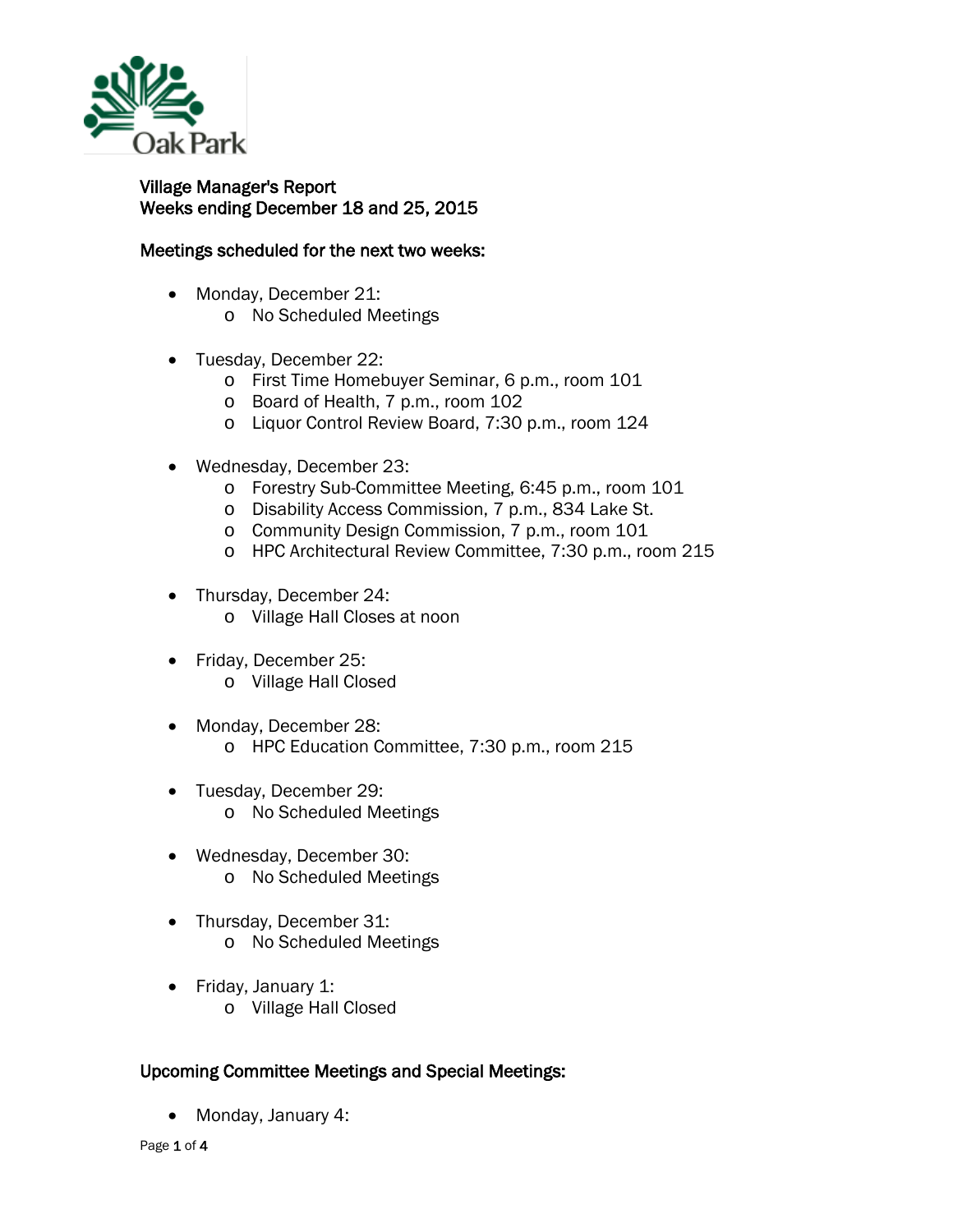- o Village Board Regular Meeting, 7:30 p.m. preceded by a 6:30 p.m. executive session
- Monday, January 11:
	- o Village Board Study Session immediately following an Executive Session at 6:30 p.m.
- Tuesday, January 19:
	- o Village Board Regular Meeting, 7:30 p.m., preceded by a 7:00 p.m. Employee Recognition Awards Ceremony
- Saturday, January 23:
	- o Intergovernmental Joint Assembly, 9:00 a.m., Location TBD

On-street parking restrictions lifted - As in past years, the overnight parking ban will not be enforced on most Oak Park residential streets during the upcoming holidays. Overnight restrictions will be lifted at 2:30 a.m., Sat., Dec. 19, and resume at 2:30 a.m., Mon., Jan. 4. Restrictions will remain in effect in overnight permit-only areas, including on-street parking zones. All other parking regulations also remain in effect, including daytime posted restrictions and regulations related to traffic and public safety. Residents also are being reminded that the Holley Court and Avenue parking garages are an option for guest parking, with a maximum daily fee of \$16.

Holidays affect Village Hall hours - Village Hall will close at noon on Thurs., Dec. 24 and remain closed all day Fri., Dec. 25. Village Hall also will be closed all day Fri., Jan. 1. Residents are being reminded to call 708.386.3800, the Police Department nonemergency number, for assistance should an incident that doesn't quite rise to the level of a 911 emergency occur when Village Hall is closed.

Marion Street crosswalk update - Marion Street south of Lake Street is scheduled to return to two-way traffic in time for Saturday's [Home for the Holidays festival.](http://www.downtownoakpark.net/signature-event/home-holidays/) However, repairs to five remaining crosswalks on Marion are set to resume on Dec. 28, weather permitting, which could create interruptions to the traffic flow down to South Boulevard and into the adjacent Village parking lots.

Hollywood on Chicago Avenue - Oak Park's rich architecture continues to be a desirable backdrop for movie productions. Filming just wrapped up this week at Frank Lloyd Wright's Thomas H. Gale House on Chicago Avenue for *[The Headhunter's](http://variety.com/2015/film/news/headhunters-calling-gerard-butler-1201585079/)  [Calling](http://variety.com/2015/film/news/headhunters-calling-gerard-butler-1201585079/)*, a new motion picture starring Gerard Butler of the blockbuster movie *[300](https://en.wikipedia.org/wiki/300_(film))*. The Community Relations Department coordinated the filming logistics, Giordano's Restaurant kept the cast and crew of nearly 100 well fed, and nearby Baird & Warner Realty Company served as the wardrobe holding site.

Holiday gifts for the needy - Through its collaboration with the New Greater West Chicago Church, the Community Relations Department will distribute holiday gifts to nearly 30 Oak Park children who might otherwise have received little this season. Earlier in the year, the church donated more than a dozen book bags filled with school supplies for the Department to provide to students in need. The donated book bags and holiday gifts are in addition to planning a series of joint community initiatives aimed at strengthening family. Staff sees the partnership with this dynamic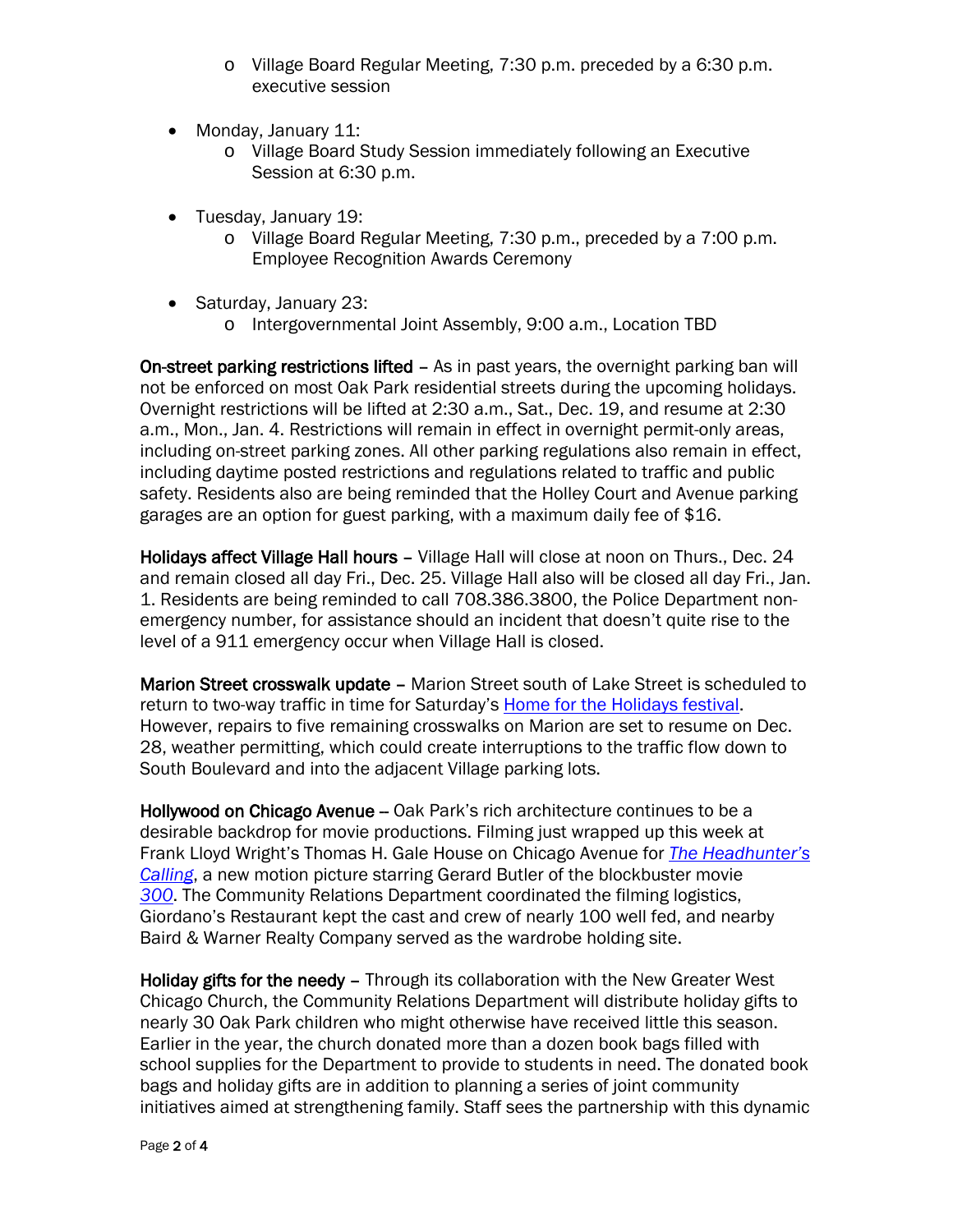new church as an effective way to improve communications between Oak Park and its neighbor to the east.

Early voting to return - Village Hall once again will host early voting. Polls will open on Feb. 28 for the 2016 Presidential Primary Election on March 15. The Village Clerk's Office will work with Cook County to manage the operation as in past years. Every effort will be made to minimize the impact on daily activities at Village Hall. Given the traditional low turnout in primary elections, disruptions should be minimal.

Fillmore water main project – The Brookfield-North Riverside Water Commission project to install a water main across Oak Park on Fillmore Street is scheduled to be bid in February. The new main will bring Lake Michigan water to the communities. Oak Park sewer improvements between Ridgeland and East avenues will be coordinated with this project to minimize community impact.

Nicor gas main replacement – Nicor crews are scheduled to complete installation of new gas mains in the northwest part of the Village next week. Individual property gas services should be connected to the new mains by mid-to-late January. Related pavement and sod restoration is wrapping up for the season, with crews focusing on creating safe and clean sites, while also completing concrete work on major streets and by schools.

Oasis townhome development update - Underground utility work for the Oasis townhome development in the former West Cook YMCA parking lot is scheduled to begin in early January. The developer will install water and sewer mains on Pennsylvania Way between Washington Boulevard and Randolph Street. The Village Engineering Division will inspect and supervise the work, which is paid for by the developer. The contractor has received all required state permits and has met with the Village to coordinate parking and trash collection, which may face some challenges during construction.

Sewer work update – The Village's vendor, [National Power Rodding,](http://www.nationalpowerrodding.com/) continued cleaning and videotaping sections of the municipal sewer system. The contract includes inspecting 13 different sewer segments throughout the Village. Work is expected to be completed by early next week.

Public Works activities – Streets Division crews continued to pick up miscellaneous piles of leaves remaining from the annual collection program, as well as cleaning up leaf debris in cul-de-sacs, diverters and curb bump-outs. Custom bicycle racks were installed by the [School of Rock](http://locations.schoolofrock.com/oakpark) and in front of [Bikefix](http://www.bikefixinc.com/) on Lake Street. Streets crews also repaired openings in various roadways where water leaks had been fixed. Water & Sewer Division crews repaired a broken catch basin at 945 Garfield St., and helped the Engineering Division trace water services and inspect and locate sewer lines at various locations. Forestry crews continued to focus on routine tasks, including responding to resident requests for pruning. Crews also pruned young parkway oak trees throughout the Village to ensure proper clearances for snow plows. While no accumulating snow is in the forecast through the holiday season, resources are ready should a change occur.

Page 3 of 4 Employee news – The third phase of the employee relocation/facility upgrade is scheduled for this weekend, with new carpeting being installed through the area